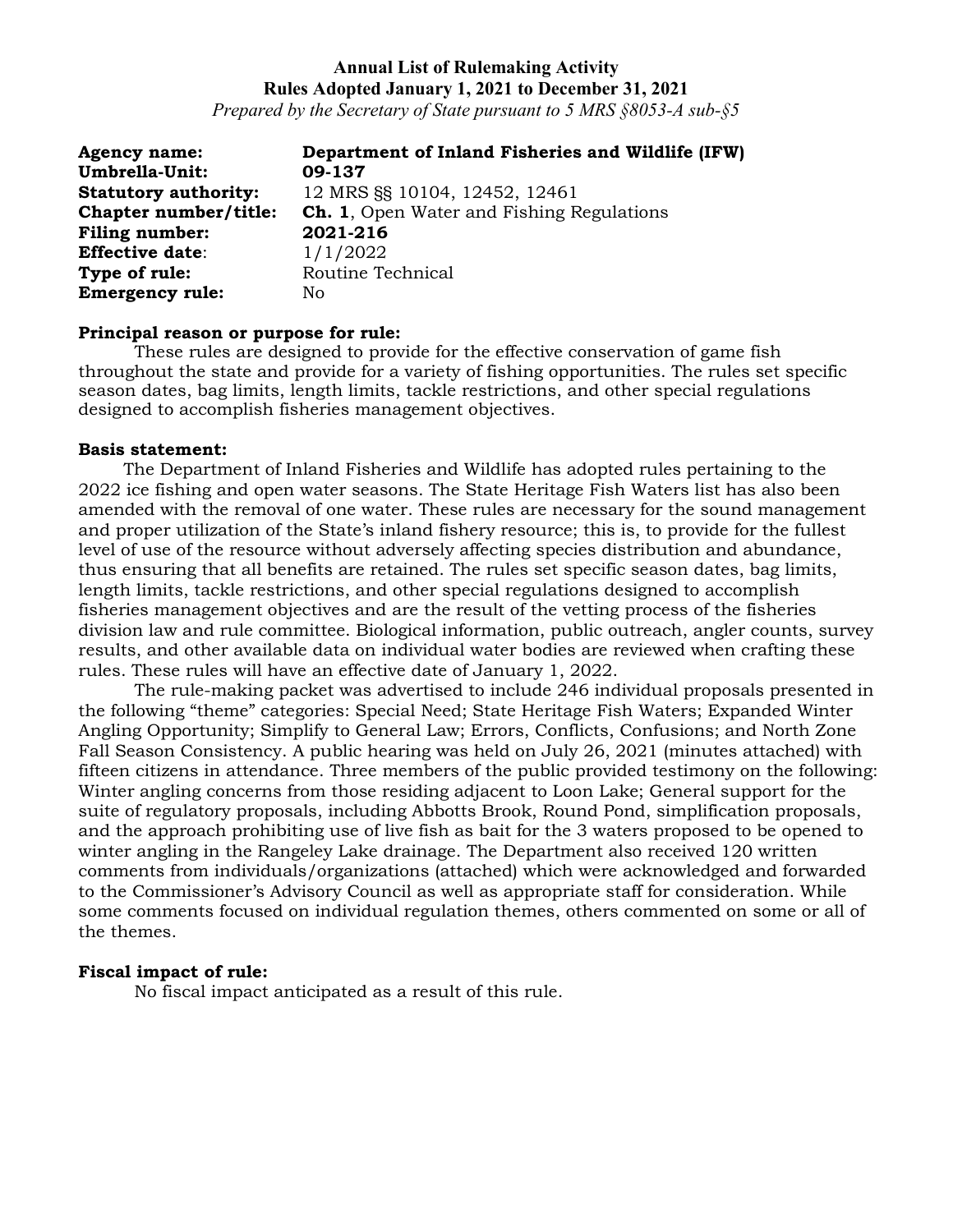*Prepared by the Secretary of State pursuant to 5 MRS §8053-A sub-§5*

| <b>Agency name:</b>         | Department of Inland Fisheries and Wildlife (IFW) |
|-----------------------------|---------------------------------------------------|
| Umbrella-Unit:              | 09-137                                            |
| <b>Statutory authority:</b> | 12 MRS SS 10104, 12452, 12461                     |
| Chapter number/title:       | <b>Ch. 1-A, State Heritage Fish Waters</b>        |
| Filing number:              | 2021-217                                          |
| <b>Effective date:</b>      | 1/1/2022                                          |
| Type of rule:               | Routine Technical                                 |
| <b>Emergency rule:</b>      | No                                                |

#### **Principal reason or purpose for rule:**

These rules are designed to provide for the effective conservation of game fish throughout the state and provide for a variety of fishing opportunities. The rules set specific season dates, bag limits, length limits, tackle restrictions, and other special regulations designed to accomplish fisheries management objectives.

#### **Basis statement:**

The Department of Inland Fisheries and Wildlife has adopted rules pertaining to the 2022 ice fishing and open water seasons. The State Heritage Fish Waters list has also been amended with the removal of one water. These rules are necessary for the sound management and proper utilization of the State's inland fishery resource; this is, to provide for the fullest level of use of the resource without adversely affecting species distribution and abundance, thus ensuring that all benefits are retained. The rules set specific season dates, bag limits, length limits, tackle restrictions, and other special regulations designed to accomplish fisheries management objectives and are the result of the vetting process of the fisheries division law and rule committee. Biological information, public outreach, angler counts, survey results, and other available data on individual water bodies are reviewed when crafting these rules. These rules will have an effective date of January 1, 2022.

The rule-making packet was advertised to include 246 individual proposals presented in the following "theme" categories: Special Need; State Heritage Fish Waters; Expanded Winter Angling Opportunity; Simplify to General Law; Errors, Conflicts, Confusions; and North Zone Fall Season Consistency. A public hearing was held on July 26, 2021 (minutes attached) with fifteen citizens in attendance. Three members of the public provided testimony on the following: Winter angling concerns from those residing adjacent to Loon Lake; General support for the suite of regulatory proposals, including Abbotts Brook, Round Pond, simplification proposals, and the approach prohibiting use of live fish as bait for the 3 waters proposed to be opened to winter angling in the Rangeley Lake drainage. The Department also received 120 written comments from individuals/organizations (attached) which were acknowledged and forwarded to the Commissioner's Advisory Council as well as appropriate staff for consideration. While some comments focused on individual regulation themes, others commented on some or all of the themes.

## **Fiscal impact of rule:**

No fiscal impact anticipated as a result of this rule.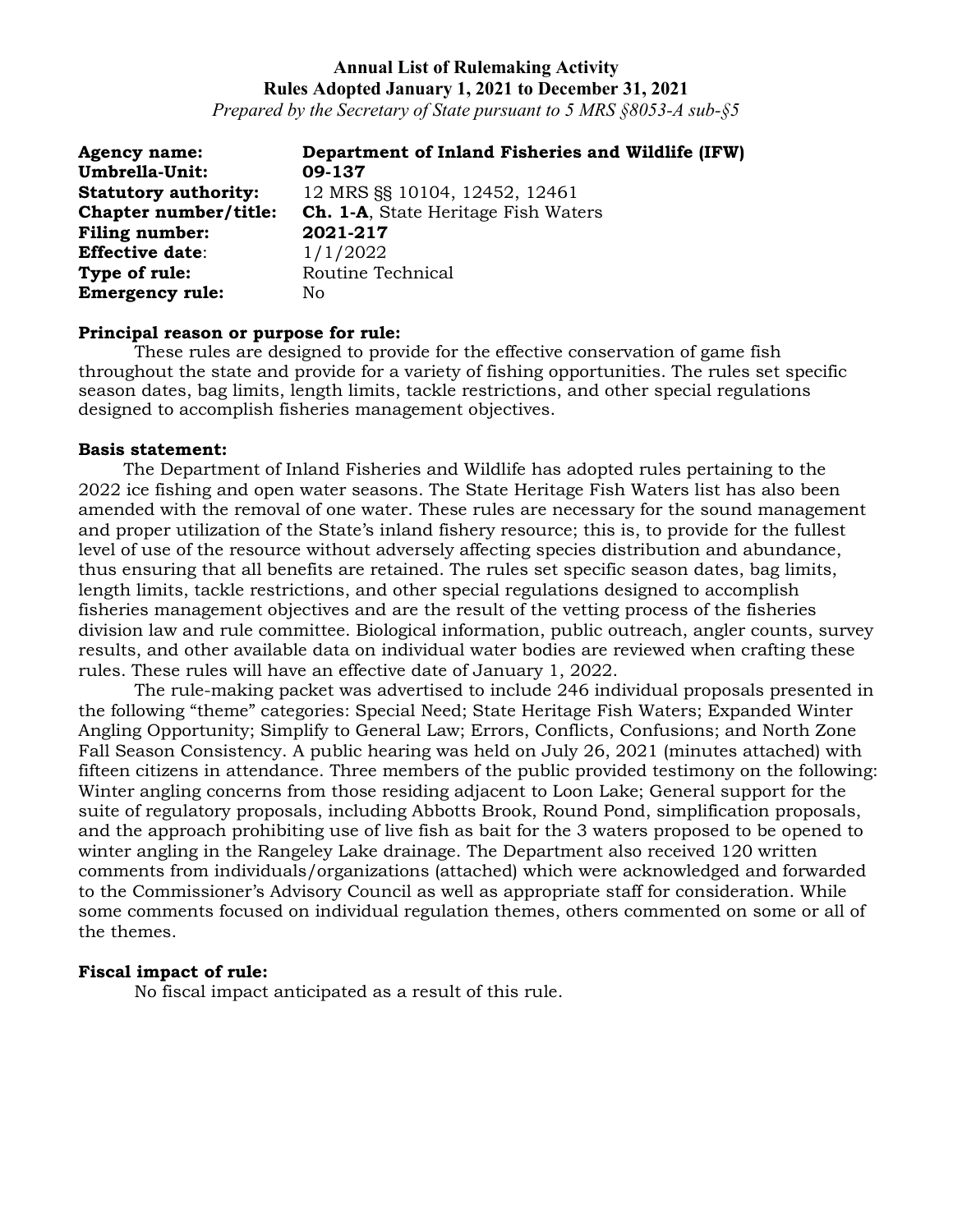*Prepared by the Secretary of State pursuant to 5 MRS §8053-A sub-§5*

| <b>Agency name:</b>         | Department of Inland Fisheries and Wildlife (IFW)             |
|-----------------------------|---------------------------------------------------------------|
| Umbrella-Unit:              | 09-137                                                        |
| <b>Statutory authority:</b> | 12 MRS SS 10104, 12152                                        |
| Chapter number/title:       | <b>Ch. 7, Rules for Importation, Possession, Propagation,</b> |
|                             | Rehabilitation and Exhibition of Wildlife                     |
| <b>Filing number:</b>       | 2021-040                                                      |
| <b>Effective date:</b>      | 2/23/2021                                                     |
| Type of rule:               | Routine Technical                                             |
| <b>Emergency rule:</b>      | No.                                                           |

## **Principal reason or purpose for rule:**

This rule change will provide the Department with the ability for strategic recruitment and permitting for wildlife rehabilitators. This change will allow the Department to address factors such as geographic location, unique animal care, and changing levels of sick or injured wildlife in the assessment of permitting prospective wildlife rehabilitators. Addressing Departmental needs will enable the wildlife rehabilitation program to provide consistent and reliable rehabilitative support for distressed wildlife.

## **Basis statement:**

This rule is the result of an extensive 2-year process to update the wildlife rehabilitation program which resulted in an overhaul of Department policy as well as the amendments to ch. 7 rules respective to permitting for wildlife rehabilitators. The rule specifically addresses four different areas of the program. It will allow the strategic selection of wildlife rehabilitators based on geography, need, human population density and the ability of rehabbers to provide unique services or care for specific species. Parameters under which permitted wildlife rehabilitators can bring on volunteers and work with sub-permittees at their facility are also defined. Addressing Departmental needs will enable the wildlife rehabilitation program to provide consistent and reliable rehabilitative support for distressed wildlife. The rule change will give Department staff a clear direction for certification of wildlife rehabilitators, as well as providing prospective applicants the requirements that need to be met to become eligible for permitting as a wildlife rehabilitator.

## **Fiscal impact of rule:**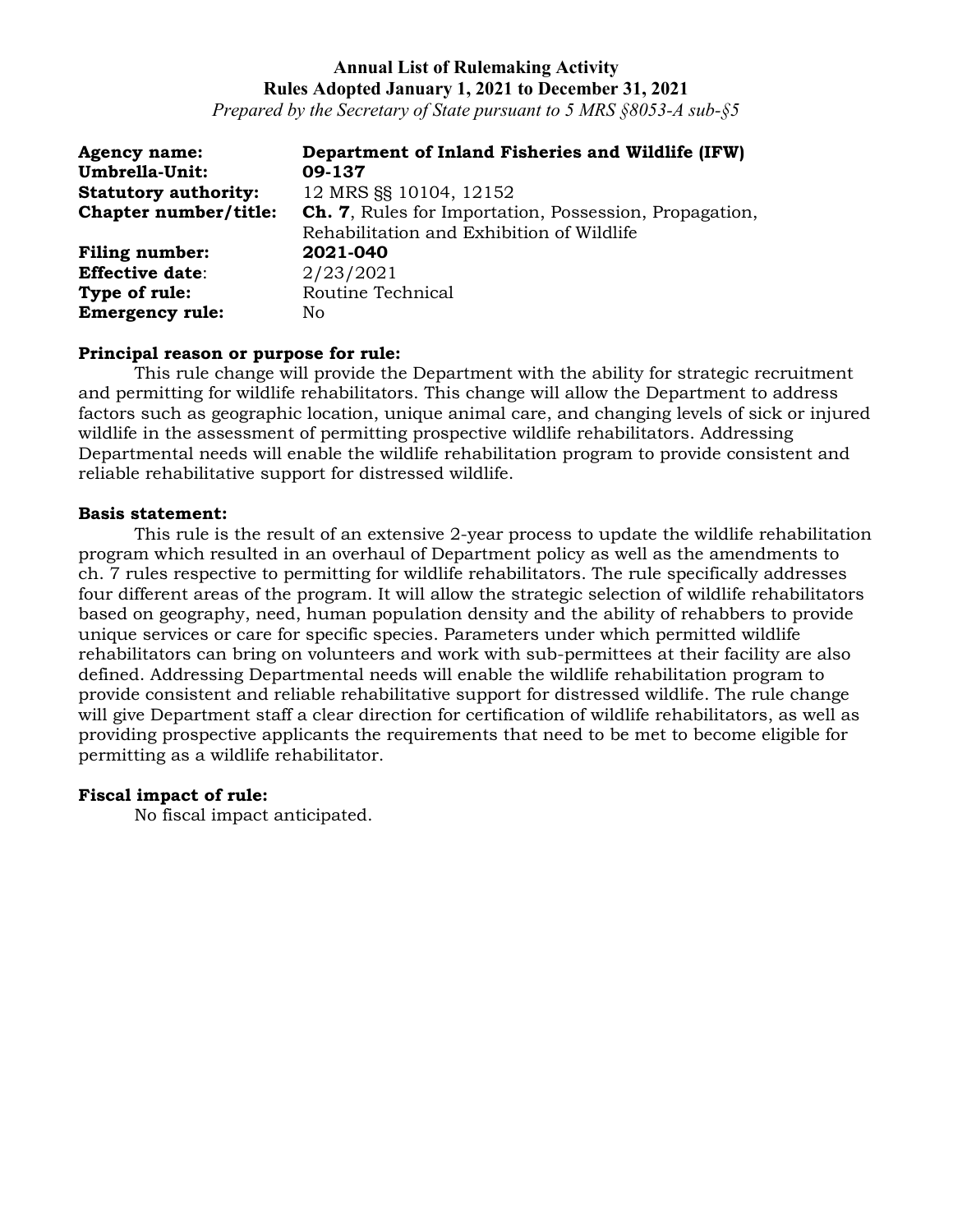*Prepared by the Secretary of State pursuant to 5 MRS §8053-A sub-§5*

| <b>Agency name:</b>         | Department of Inland Fisheries and Wildlife (IFW)                          |
|-----------------------------|----------------------------------------------------------------------------|
| Umbrella-Unit:              | 09-137                                                                     |
| <b>Statutory authority:</b> | 12 MRS §13051                                                              |
| Chapter number/title:       | <b>Ch. 13, Watercraft Rules: 13.07, Motor Size Restrictions on Certain</b> |
|                             | <b>Inland Waters</b>                                                       |
| <b>Filing number:</b>       | 2021-108                                                                   |
| <b>Effective date:</b>      | 5/26/2021                                                                  |
| Type of rule:               | Routine Technical                                                          |
| <b>Emergency rule:</b>      | No.                                                                        |

#### **Principal reason or purpose for rule:**

The Department of Inland Fisheries and Wildlife was petitioned to consider watercraft horsepower restrictions on Notched Pond, Gray, Raymond, Cumberland County, and a notice of agency rulemaking was advertised on September 23, 2020 with a comment period deadline of October 26, 2020. A public hearing was held, and comments were submitted and reviewed by the Commissioner's Advisory Council. At the Council's December 16, 2020 meeting, the seven members present voted 5 opposed, 2 in favor of adopting the proposal as presented. The petitioners later made the Department aware of additional information they felt would better advise the Council on activities at the pond regarding safety of persons and property and calls for assistance to the Maine Warden Service, and requested an opportunity to appeal the Council's decision. The Department moved forward with a second notice of agency rulemaking and opportunity for the public to submit additional comment.

#### **Basis statement:**

The Department of Inland Fisheries and Wildlife was petitioned to consider watercraft horsepower restrictions on Notched Pond, Gray, Raymond, Cumberland County and a notice of agency rulemaking was advertised on September 23, 2020 with a comment period deadline of October 26, 2020. A public hearing was held, and comments were submitted and reviewed by the Commissioner's Advisory Council. At the Council's December 16, 2020 meeting, the seven members present voted 5 opposed; 2 in favor of adopting the proposal as presented. The petitioner later made the Department aware of additional information they felt would better advise the Council on activities at the pond regarding safety of persons and property and calls for assistance to the Maine Warden Service and requested an opportunity to appeal the Council's decision. The Department agreed and moved forward with a second notice of agency rulemaking to provide opportunity for the public to submit additional comment and for warden service to provide clarification on the number and types of calls for service received for Notched Pond.

After the January 20, 2021 notice was advertised, the Department received three written comments in support of the proposed rule. A resident on the pond commented in favor and described concerns with large boats operating on the relatively small (77 acres) body of water. Representative Jessica Fay also commented in support and expressed concerns with swimmer safety, headway speed violations, etc. The petitioner also submitted comment and included email correspondence with a warden service lieutenant regarding calls for service and violations being reported on the pond. No public hearing was held as this was done when the petitioner's request was advertised initially, and it was agreed that an additional hearing was not necessary.

At the March 23, 2021 Advisory Council meeting, Colonel Dan Scott gave a summary of the calls for service to Notched Pond. Since 2016 there were six (6) different calls for service for operation of motorboats and personal watercraft. One was in 2016 which resulted in a summons for an unregistered boat. The complaint was a headway speed violation and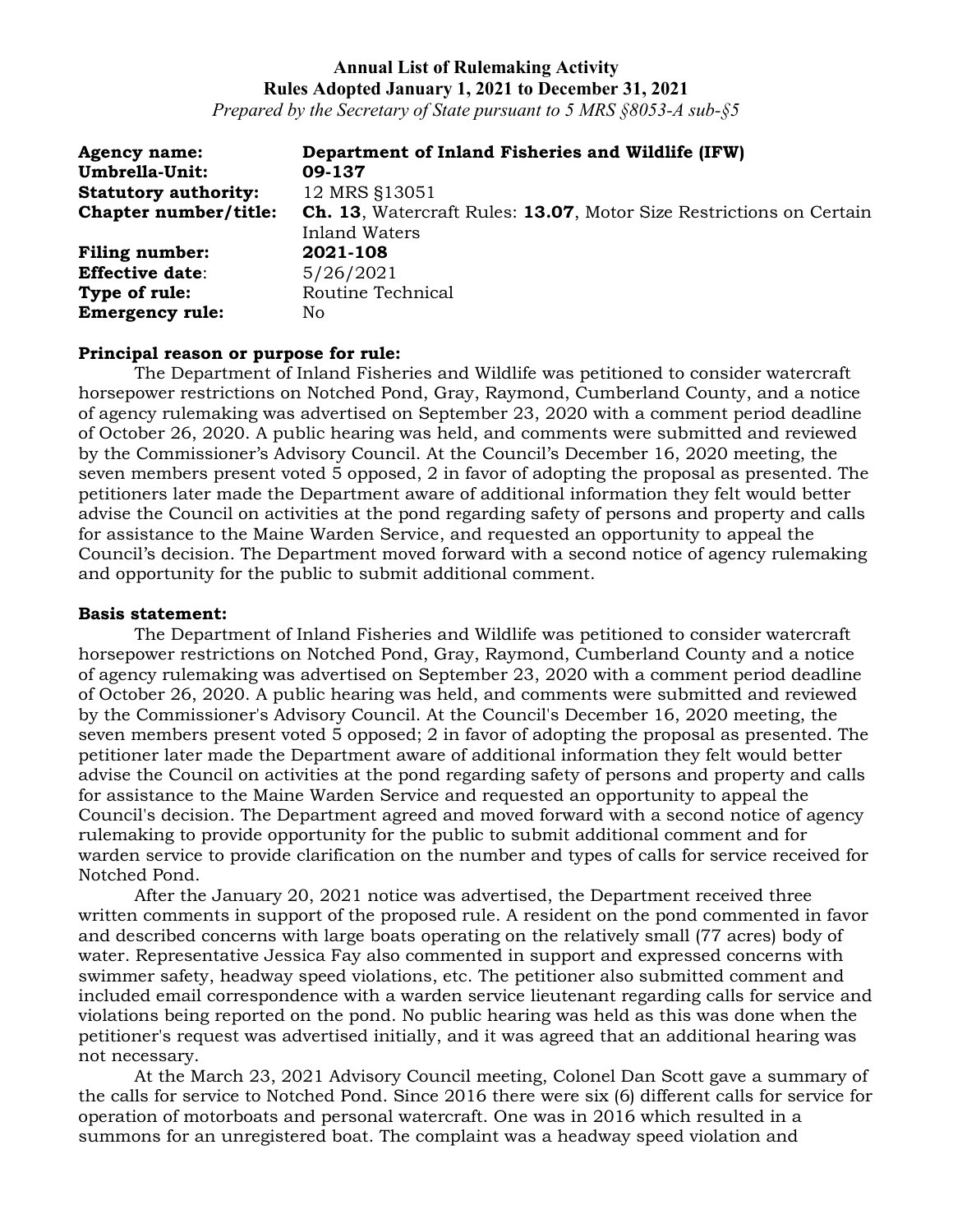*Prepared by the Secretary of State pursuant to 5 MRS §8053-A sub-§5*

harassment of loons and wildlife. The other five (5) calls for service were in 2020 in the last weeks of May and June. They ranged from jet skis speeding around the pond types of complaints to some dangerous situations with motorboats operating there. Out of the five calls, wardens responded twice directly to the pond and both times issued warnings to the operators.

The Commissioner brought the rule proposal forward to the Advisory Council for their consent at their May 4, 2021 meeting and of the seven (7) members participating, voted unanimously to accept the proposal as presented.

## **Fiscal impact of rule:**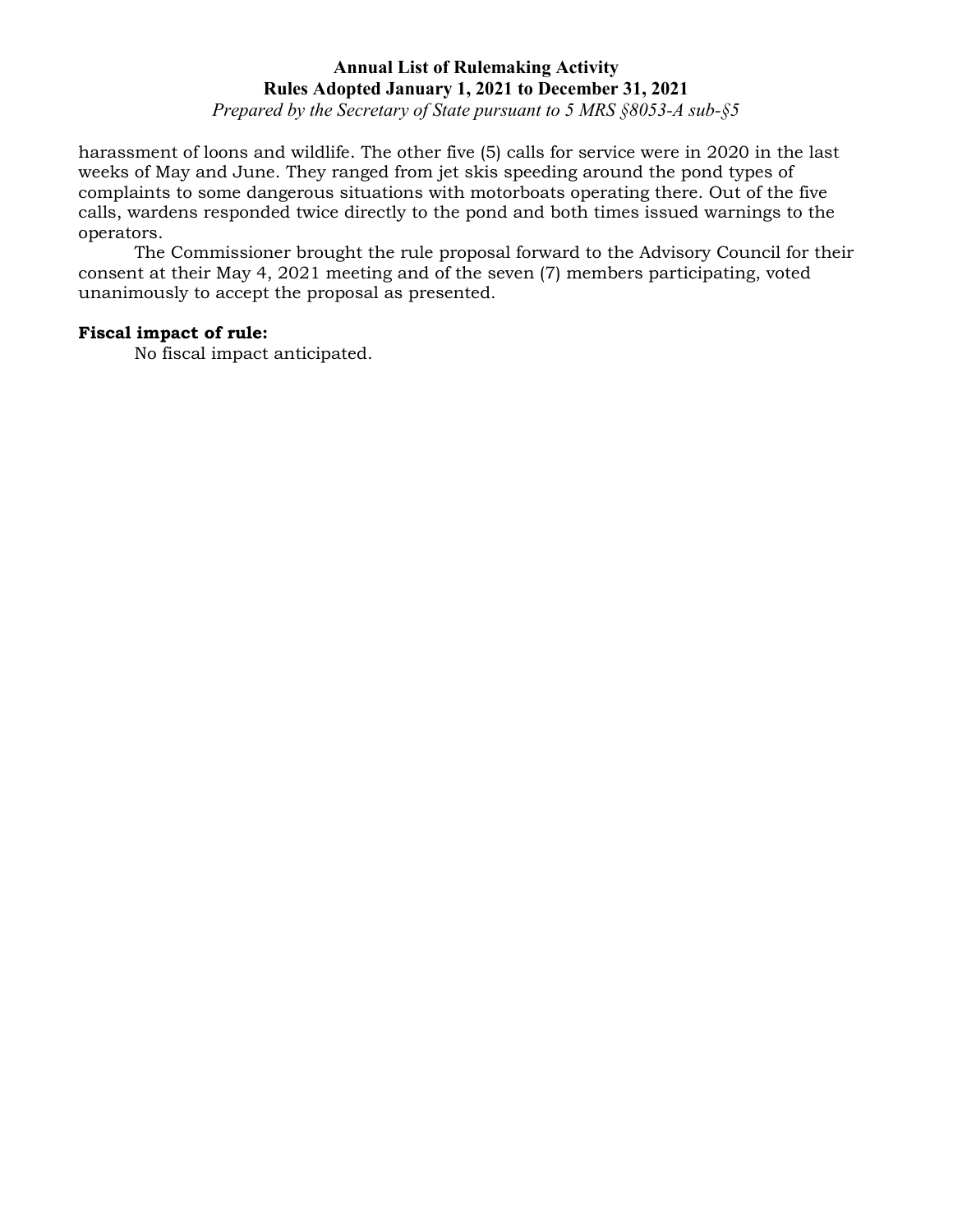*Prepared by the Secretary of State pursuant to 5 MRS §8053-A sub-§5*

| <b>Agency name:</b>         | Department of Inland Fisheries and Wildlife (IFW)          |
|-----------------------------|------------------------------------------------------------|
| Umbrella-Unit:              | 09-137                                                     |
| <b>Statutory authority:</b> | 12 MRS SS 10104, 11855                                     |
| Chapter number/title:       | <b>Ch. 16, Hunting: 16.11, Migratory Game Bird Hunting</b> |
| Filing number:              | 2021-071                                                   |
| <b>Effective date:</b>      | 4/13/2021                                                  |
| Type of rule:               | Routine Technical                                          |
| <b>Emergency rule:</b>      | No.                                                        |

#### **Principal reason or purpose for rule:**

To implement the *Federal Migratory Bird Treaty Act* which establishes the general guidelines within which the States are permitted to regulate the hunting of migratory game birds. This rule will protect migratory game birds from over-harvest by setting these limitations. Adjustments to the migratory bird hunting seasons are based on a collaborative effort to collect and analyze data by the USFWS and state agencies.

#### **Basis statement:**

These rules are adopted for the purpose of implementing the *Federal Migratory Bird Treaty Act*, which establishes the general guidelines within which the States are permitted to regulate the hunting of migratory game birds. The policy behind the Federal Act and, therefore, behind these rules, is to protect the migratory game birds from over-harvest by hunters.

After receiving the framework from the United States Fish and Wildlife Service (USFWS), the Department's rule implements Maine's 2021/22 migratory bird hunting seasons by selecting season dates and bag limits for ducks, coots, mergansers, geese, crows and woodcock. There was little change to season framework and bag limits from the previous season other than adjustments for calendar dates with the following two exceptions. First, the USFWS approved an earlier start date for woodcock season starting in 2021 of September 25", Previously, it was October 1 of each year. This will align the start date for woodcock hunting with grouse and other upland species. Second, for both common snipe and rails, the season ends two weeks later than in previous seasons. This change reflects the USFWS decision to allow compensatory days for all webless game bird species for states that do not allow Sunday hunting. In the past, those states had to count Sundays towards their total season length. Additional harvest during these days is not expected to have significant negative impact to these species.

A virtual public hearing was held via Microsoft Teams on February 9, 2021 with 13 citizens attending including members of the Commissioner's Waterfowl Council (minutes attached). The Department presented the proposal and discussed the season frameworks and bag and possession limits. Only 3 members of the public offered testimony, and all testified in support of moving the coastal zone end date into the second week of January to allow them to hunt later in the season. Three (3) written comments were also received expressing interest in moving the end date of the coastal zone season.

The Commissioner discussed the comments and recommendations with staff and members of the Waterfowl Council. Although those submitting comments had good points, there was not a clear majority of staff or Waterfowl Council members in favor the season date change. The Commissioner recommend staying with the original proposal. Comments were taken into Consideration for next season and Kelsey Sullivan, Bird Group Biologist, would work with the Waterfowl Council in developing next year's season with them.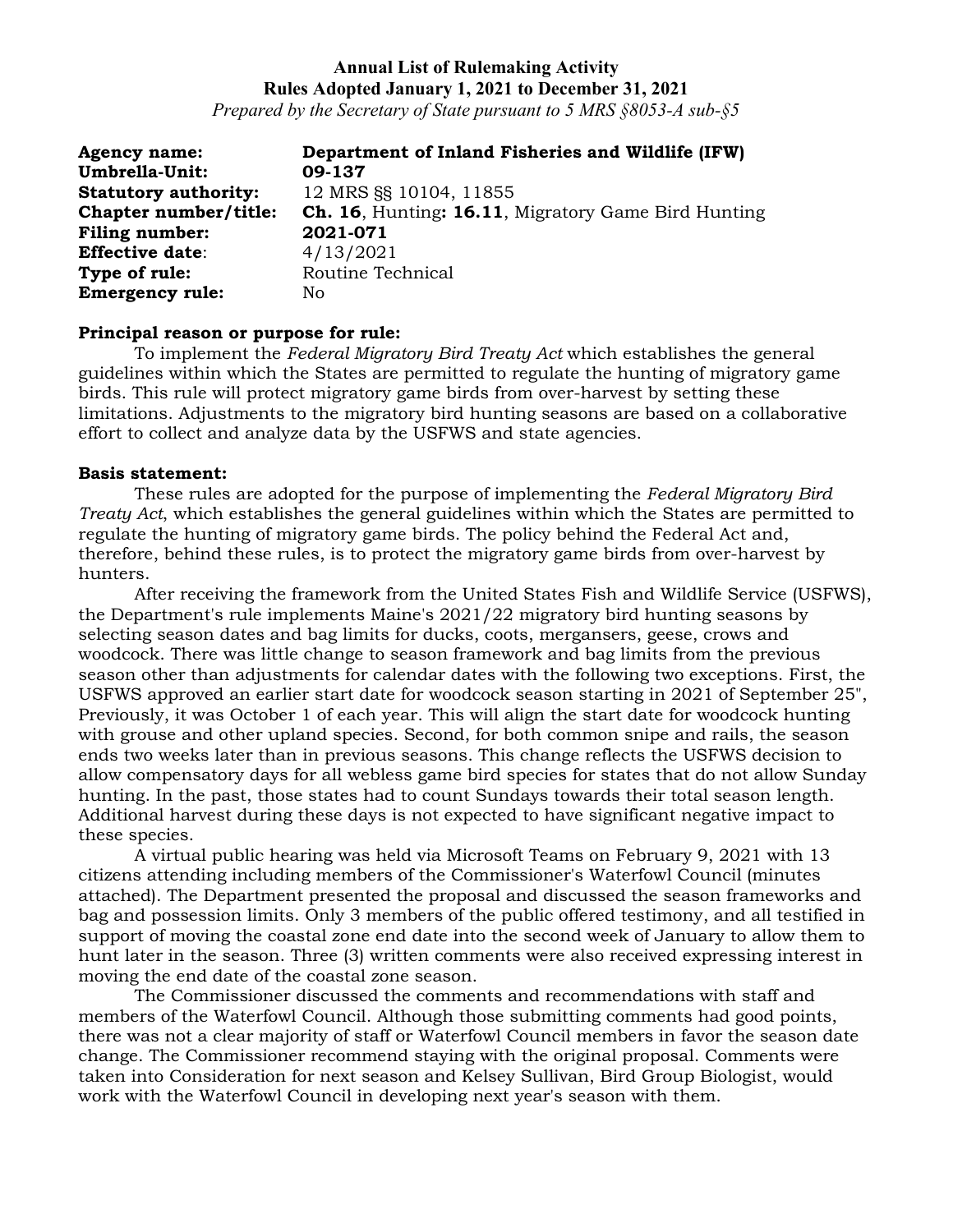*Prepared by the Secretary of State pursuant to 5 MRS §8053-A sub-§5*

The Commissioner moved forward with the original proposal and the Commissioner's Advisory Council met via teleconference (Teams meeting) on March 23, 2021 and of the nine (9) members participating, voted unanimously to accept the proposal as presented.

## **Fiscal impact of rule:**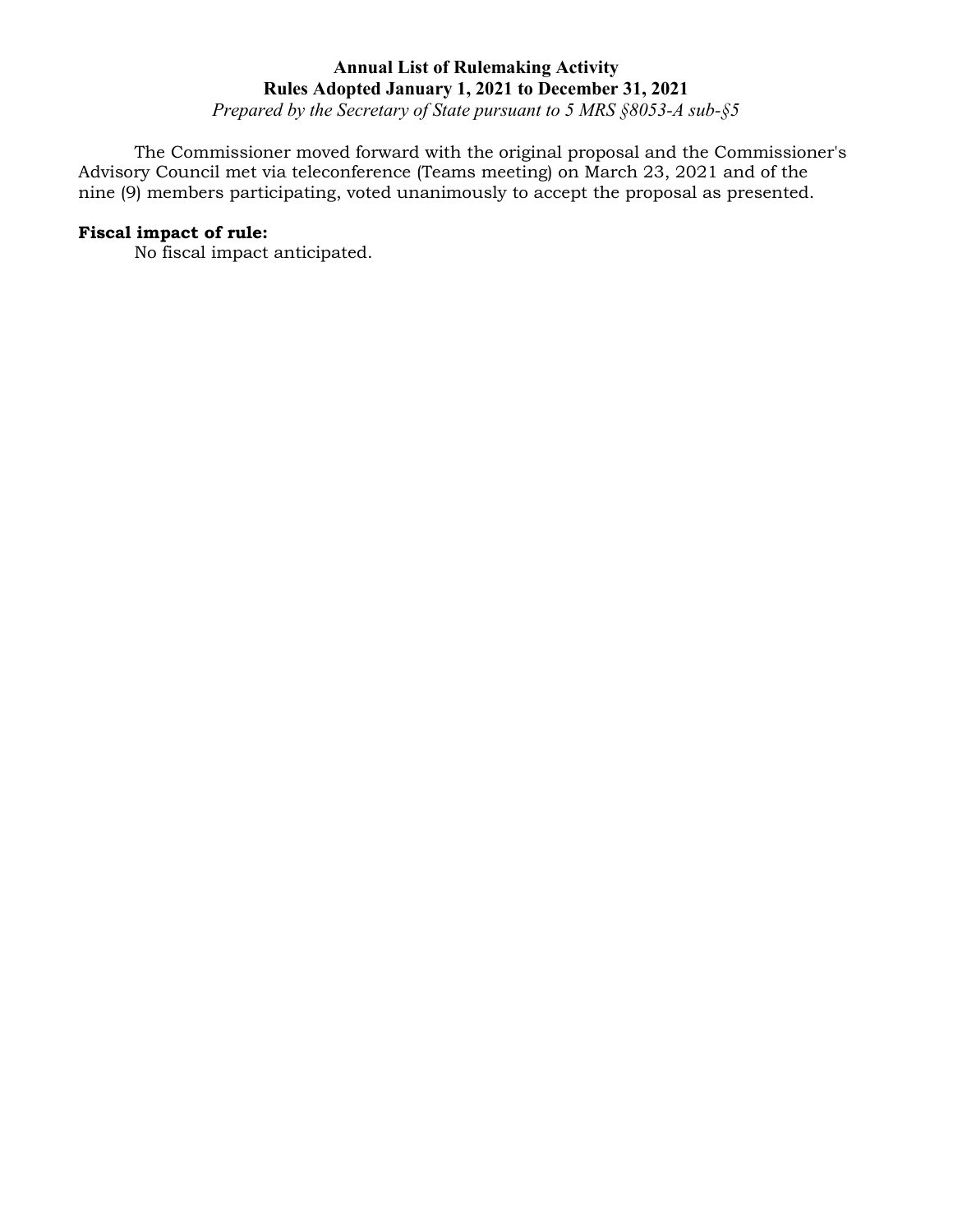*Prepared by the Secretary of State pursuant to 5 MRS §8053-A sub-§5*

| <b>Agency name:</b>         | Department of Inland Fisheries and Wildlife (IFW)                 |
|-----------------------------|-------------------------------------------------------------------|
| <b>Umbrella-Unit:</b>       | 09-137                                                            |
| <b>Statutory authority:</b> | 12 MRS §§ 11551, 11552                                            |
| Chapter number/title:       | <b>Ch. 16, Hunting: 16.08, Moose Hunting (Permit Allocations)</b> |
| <b>Filing number:</b>       | 2021-109                                                          |
| <b>Effective date:</b>      | 5/26/2021                                                         |
| Type of rule:               | Routine Technical                                                 |
| <b>Emergency rule:</b>      | No                                                                |

## **Principal reason or purpose for rule:**

Moose permit areas are adjusted on an annual basis in response to moose population estimates and population goals in each Wildlife Management District (WMD). Department biologists use moose harvest levels, aerial surveys, and biological data to evaluate the status of moose within each WMD. This information is compared to publicly derived goals outlined in the moose management system to determine whether the population in an individual WMD should be stabilized, increased, or decreased. This allocation also addresses ongoing concerns about the impacts of winter tick on moose survival and productivity while continuing to provide hunting opportunity across Maine's moose range.

#### **Basis statement:**

This rule is being adopted to establish the number of moose hunting permits to be issued for each Wildlife Management District (WMD) for the 2021 season. The Department advertised a proposal on March 31, 2021 with a recommended total of 3,480 permits be issued in order to meet moose harvest objectives. This is an increase of 345 permits from 2020. Permits may be valid for either antlered moose, antlerless moose, or a moose of either sex, depending on the WMD and specific season in which the permit authorizes hunting. Moose permit allocations are adjusted on an annual basis in response to moose population estimates and population goals in each Wildlife Management District (WMD). Department biologists use moose harvest levels, aerial surveys, and biological data to evaluate the status of moose within each WMD. This information is compared to publicly derived goals outlined in the moose management system to determine whether the population in an individual WMD should be stabilized, increased, or decreased. Moose permit recommendations are based on removal rates of antlered and cow moose that will achieve the population goal for a particular WMD, while also maintaining desired numbers of mature antlered moose for viewing by the general public. The attached memorandum from the Department moose biologist Lee Kantar outlines the moose population status and recommended actions by WMD.

The Department has adopted incremental increases in bull and cow permits across most of Maine's core moose range (WMDS 1-9). Moose numbers in these WMDs are stable and can accommodate additional harvest without decline. These allocations are in concert with the goal of maintaining a healthy moose population while providing both hunting and viewing opportunities.

A virtual (Microsoft Teams) public hearing was held on April 20, 2021 (minutes attached) with seven (7) members of the public in attendance. This public hearing was held to solicit oral comments regarding the Department's proposal for moose permit allocations, as well as a separate proposal to institute an "adaptive moose hunt" in WMD 4. Only two (2) citizens testified at the hearing. One offered comment that was not clear which proposal they were testifying on but suggested they were not in favor. The second commented specifically in opposition to the proposal for moose permit allocations and stated the Department had not demonstrated that the hunt was "feasible" as required in statute.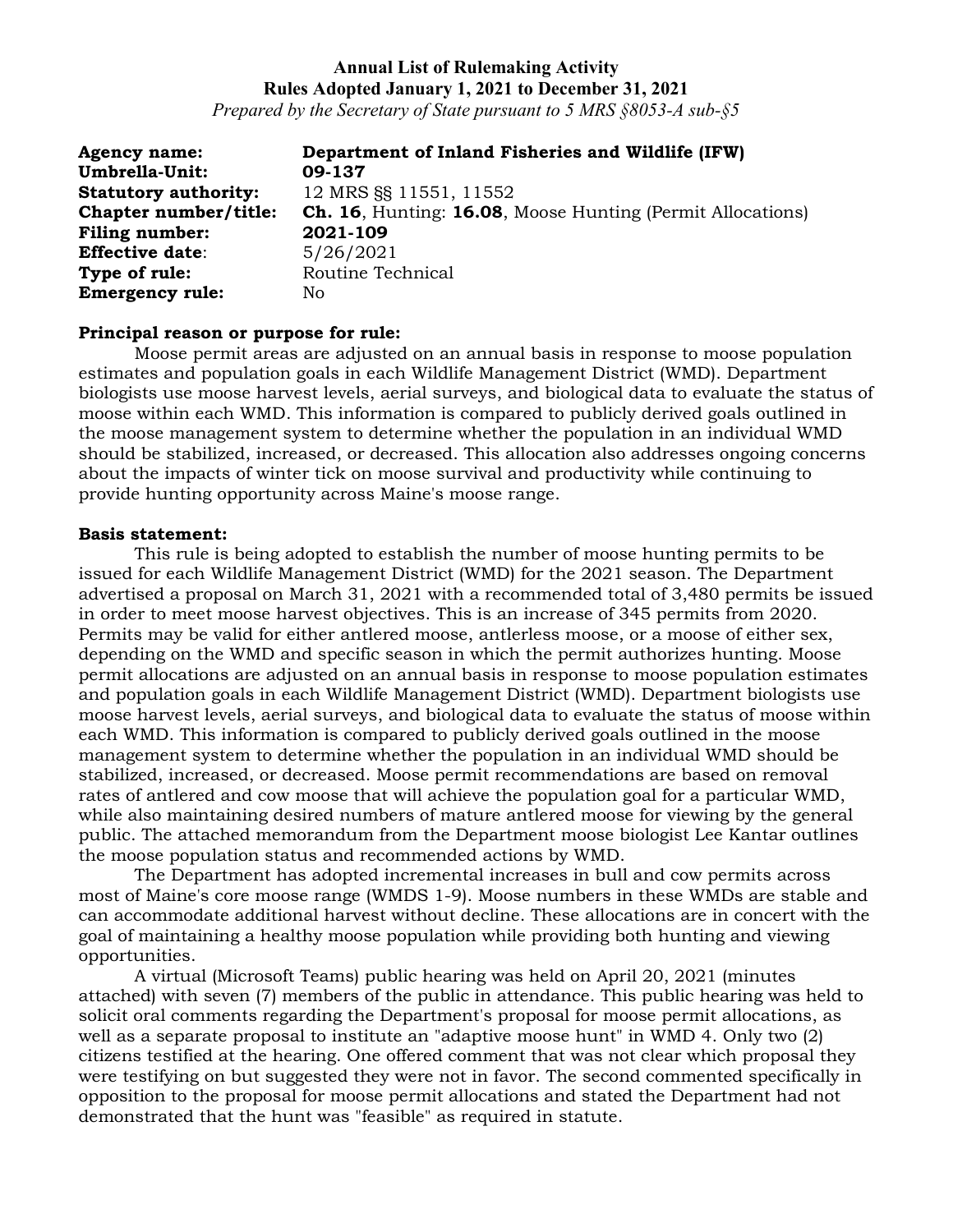*Prepared by the Secretary of State pursuant to 5 MRS §8053-A sub-§5*

Three written comments were received on the proposal. The comments were acknowledged and forwarded to the Commissioner's Advisory Council and staff for consideration. All three of the comments submitted pertained to moose permit allocations and also the separate proposal for the "adaptive moose hunt". Specific comments on the moose permit proposal, one comment expressed concern over the effects of the moose hunt and tourism for moose viewing, ticks and other ways for management besides shooting the animals, a second comment stated they were opposed to the permit number increase, and the third stated they were opposed to the regular hunt because the Department had not proven it to be feasible and we should consider the impacts of natural predators on moose. In response, the Department states that moose permit numbers are designed to achieve the goals of the 2017-2027 Big Game Management Plan which are focused on population health, rather than managing for specific densities of moose, and IFW has done its due diligence in approaching moose management scientifically and in a proactive manner. Mr. Kantars attached memo and attached listing of moose management outreach support these WMD permit allocations.

The Commissioner recommended no changes to the original proposal. The Advisory Council met virtually via Microsoft Teams on May 4, 2021 and, of the seven (7) members participating, voted unanimously to adopt the proposal as presented.

## **Fiscal impact of rule:**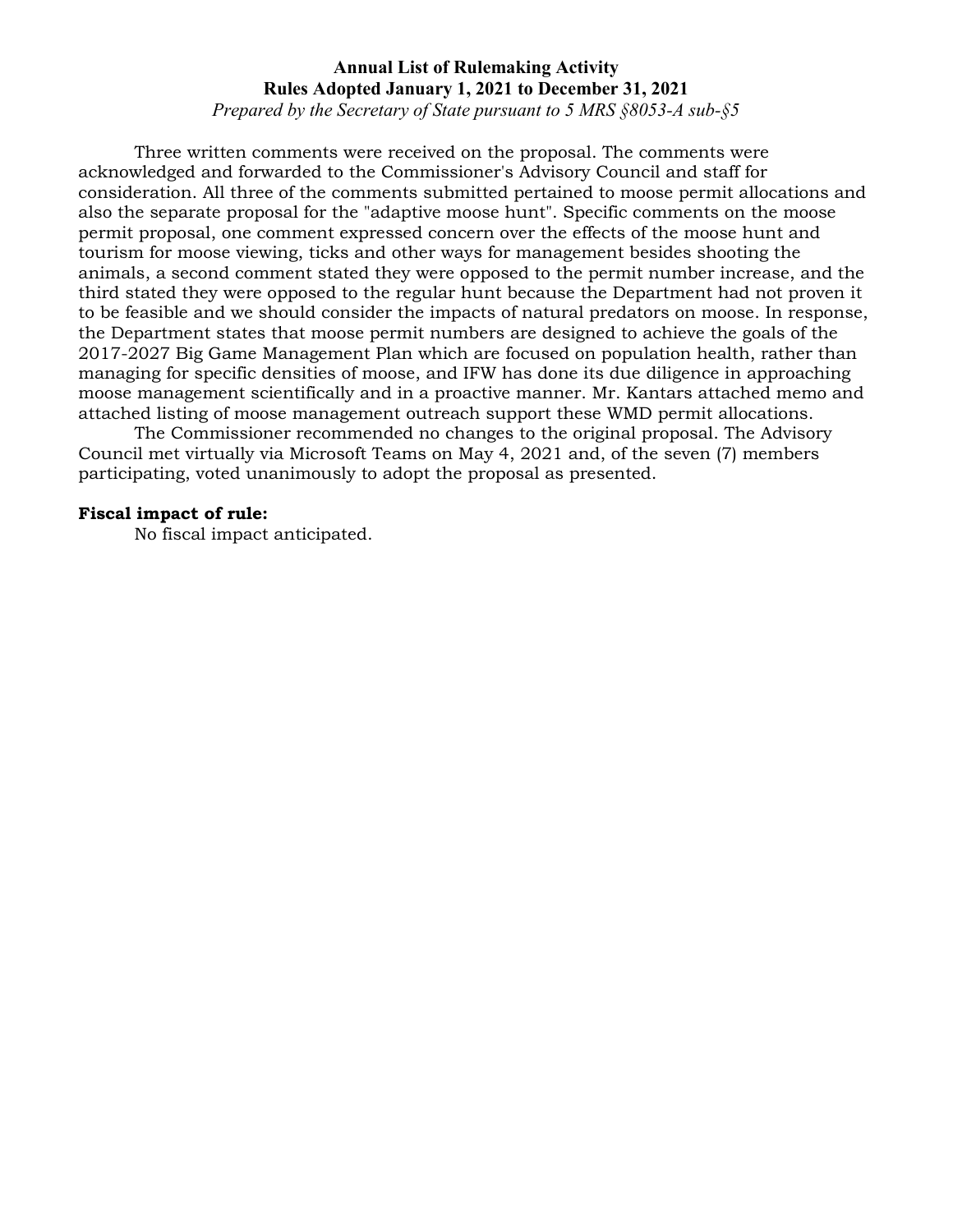*Prepared by the Secretary of State pursuant to 5 MRS §8053-A sub-§5*

**Agency name: Department of Inland Fisheries and Wildlife (IFW) Umbrella-Unit: Statutory authority:** 12 MRS §§ 11551, 11552 **Chapter number/title: Ch. 16**, Hunting: **16.08**, Moose Hunting (Adaptive Moose Hunt) **Filing number: 2021-110 Effective date**: 5/26/2021 **Type of rule:** Routine Technical **Emergency rule:** No

## **Principal reason or purpose for rule:**

In 2017 the Wildlife Division introduced the concept of establishing an Adaptive Management Unit in a portion of the moose core range (WMD 4) whereby antlerless permits would be increased to a level that would cause a targeted moose population to decline. The intensified moose harvest and population reduction will be evaluated to assess the feasibility of reducing winter tick infestations on moose and subsequently reducing the impact of ticks on overwintering calf mortality and depression of reproduction. The objective of the Adaptive Management Hunt is to increase cow permits within the hunt location designated in WMD 4 which will be divided into two separate areas WMD 4A-North and WMD 4A-South to reduce the moose population over a 5-year period to determine if a lower density moose population will lessen the impacts of winter tick on moose.

#### **Basis statement:**

In 2017 the Wildlife Division introduced the concept of establishing an Adaptive Management Unit in a portion of the moose core range (WMD 4) whereby antlerless permits would be increased to a level that would cause a targeted moose population to decline. The intensified moose harvest and population reduction will be evaluated to assess the feasibility of reducing winter tick infestations on moose and subsequently reducing the impact of ticks on overwintering calf mortality and depression of reproduction. The objective of the Adaptive Management Hunt is to increase cow permits within the hunt location designated in .WMD 4 which will be divided into two separate areas WMD 4A-North and WMD 4A-South to reduce the moose population over a 5-year period to determine if a lower density moose population will lessen the impacts of winter tick on moose. IFW identified multiple actions that needed to be addressed prior to proposing this management action. This included collection of data within the proposed unit in support of plan goals and objectives; outreach and education which included consultation with wildlife division staff, warden service, regional guides and outfitters, leaders in the hunting and outdoor recreation field and multiple presentations to organizations and universities; and development of a detailed plan to implement the adaptive unit hunt.

The drawings for resident, nonresident, and adaptive management zone moose hunting permits will be held separately, Therefore, only if an applicant does not receive a traditional moose hunting permit will they be put into the adaptive unit lottery. If an applicant receives an adaptive unit permit, they will lose their bonus points. For each adaptive hunt week, hunters will be assigned a north or south area as well as a week. All cow moose hunters will be required to attend a prehunt briefing and will be provided with adaptive hunt program details, expectations, maps, ovary removal instruction, bull/cow/calf differentiation and identification, in addition to proper care of meat. Hunters will be required to stop, register moose, and provide biological data at designated field check stations within the adaptive hunt area at key entry/egress points. Biologists will continue to monitor the moose population with aerial surveys and monitoring calves with GPS collars. The Adaptive Hunt will be reassessed annually.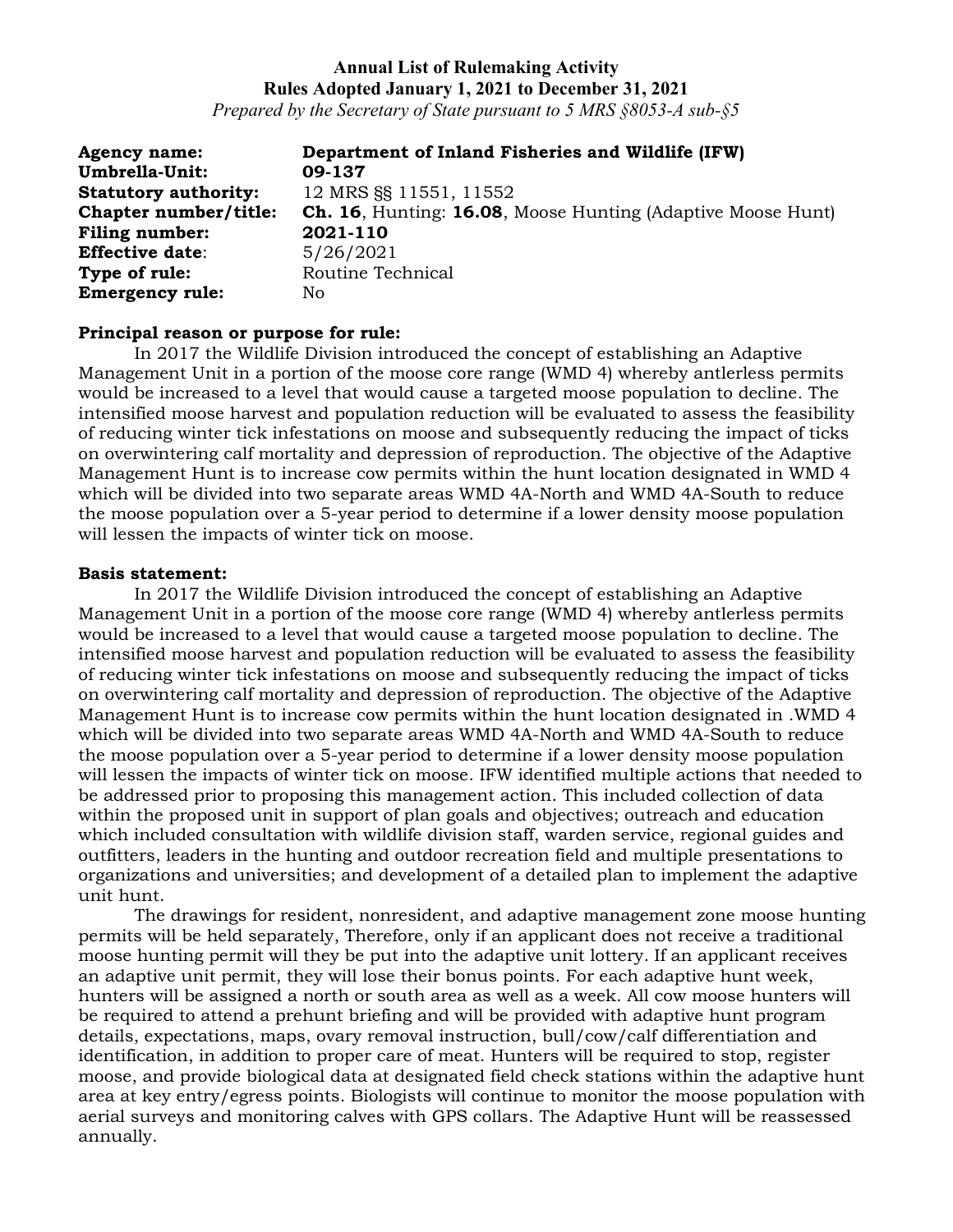*Prepared by the Secretary of State pursuant to 5 MRS §8053-A sub-§5*

A virtual (Microsoft Teams) public hearing was held on April 20, 2021 (minutes attached) with seven (7) members of the public in attendance. This public hearing was held to solicit oral comments regarding the Department's proposal for moose permit allocations, as well as the adaptive moose hunt proposal. Only two (2) citizens testified at the hearing. One offered comment that was riot clear which proposal they were testifying on but suggested they were not in favor. The second commented in opposition to the proposal. Twelve written comments were received. Three commented jointly on the moose permit allocations proposal as well as the adaptive hunt and were not in favor, six commented simply to stop the moose slaughter but gave no justifications for their request, two comments were not in agreement with the proposed rule expressing concern that calves would be abandoned by having additional cows harvested, it was cruel, and the Department should reconsider as they felt the moose population was declining. The final comment stated the proposed rule did not make sense to them and asked for clarification. Department responses to questions are attached in addition to Mr. Kantars briefing memo and a listing of moose management outreach which supports the implementation of the Department's adaptive moose hunt.

The Commissioner recommended no changes to the original proposal. The Advisory Council met virtually via Microsoft Teams on May 4, 2021 and, of the seven (7) members participating, voted unanimously to adopt the proposal as presented.

## **Fiscal impact of rule:**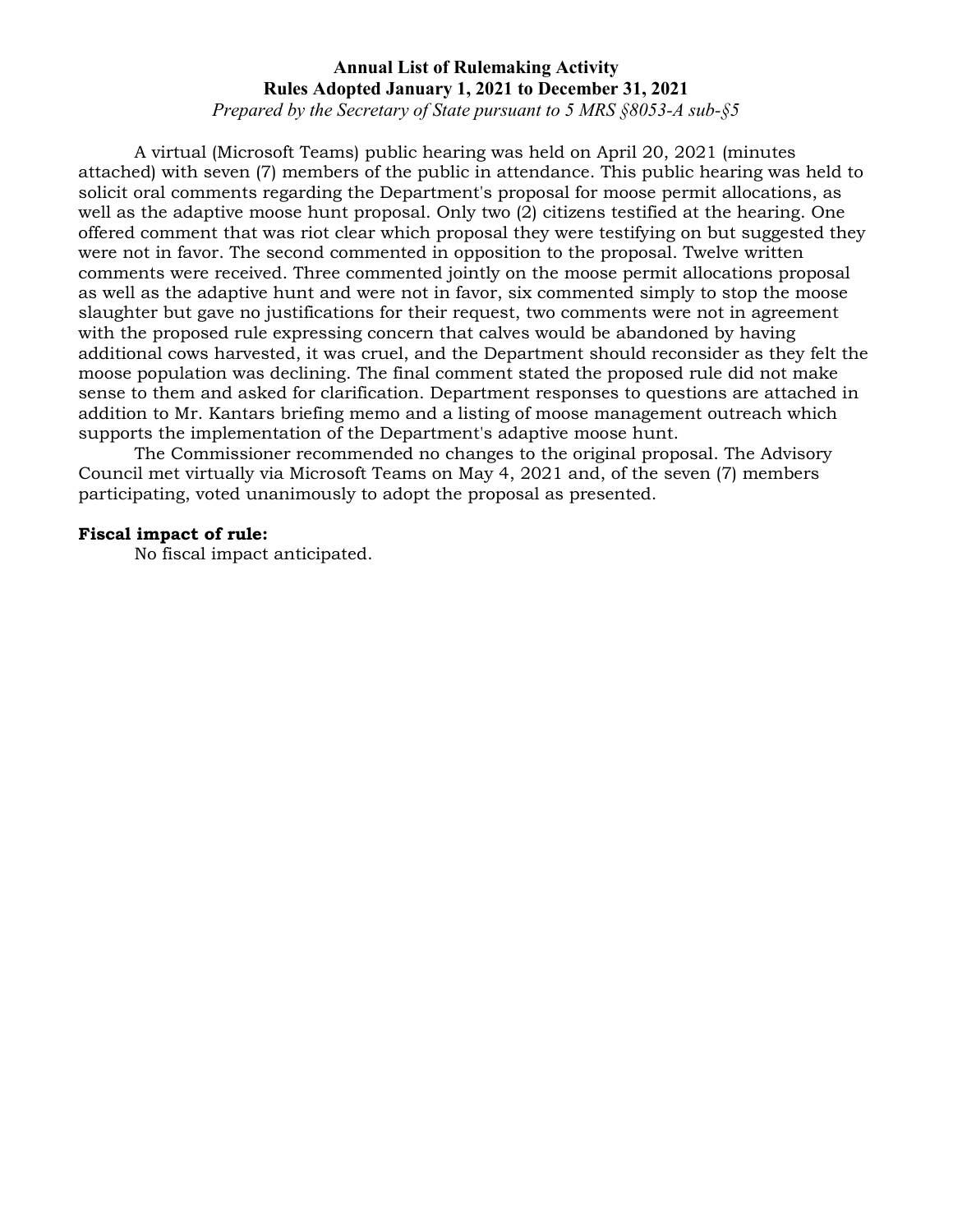*Prepared by the Secretary of State pursuant to 5 MRS §8053-A sub-§5*

| <b>Agency name:</b>          | Department of Inland Fisheries and Wildlife (IFW)                         |
|------------------------------|---------------------------------------------------------------------------|
| Umbrella-Unit:               | 09-137                                                                    |
| <b>Statutory authority:</b>  | 12 MRS SS 11152, 11401                                                    |
| <b>Chapter number/title:</b> | <b>Ch. 16.</b> Hunting: 16.07, Deer Hunting (Any-Deer Permit Allocations) |
| <b>Filing number:</b>        | 2021-145                                                                  |
| <b>Effective date:</b>       | 7/18/2021                                                                 |
| Type of rule:                | Routine Technical                                                         |
| <b>Emergency rule:</b>       | No.                                                                       |

#### **Principal reason or purpose for rule:**

Any-deer Permits (ADP) are adjusted by MDIFW on an annual basis by department biologists who consider deer harvest levels, biological metrics and indices, and estimates of winter severity when evaluating the status of the deer population within each wildlife management district (WMD). ADP recommendations are based on removal rates of adult does that will stabilize, increase, or decrease deer densities. In addition to annual ADP we are also issuing bonus antlerless deer permits in two subunits. These permits will allow hunters additional opportunity to harvest deer in areas experiencing elevated levels of Lyme disease, deer-vehicle collisions, and public complaints about deer.

#### **Basis statement:**

The Department allocates any-deer permits by Wildlife Management Districts (WMDs) to limit the number of antlerless deer taken by hunters in each WMD. Allocations vary across the state, reflecting the different quality of deer habitat and potential to support and grow deer populations in each WMD. ADP recommendations are based on removal rates of adult does that will stabilize, increase, or decrease deer densities, according to the publicly derived goals in the deer management system. The Department's Deer Management System, which was developed as part of our long-term species planning process, is a comprehensive document which includes an extensive scientific assessment of deer populations and management strategies. Our management approaches are also reviewed and discussed regularly with other deer biologists across the northeastern U.S. and eastern Canada. Currently, we collect and analyze several types of data to develop informed recommendations on any-deer permit numbers. These data sources include measures of winter severity, hunter effort, yearling frequencies, yearling antler beam diameters, lactation status of does, harvest density, and ages of harvested deer.

For 2021, the Department will issue a total of 153,910 ADP across 26 WMDs, including 675 bonus antlerless permits in two deer management subunits (25a and 26a), to meet a doe harvest objective of 15,187 does, which is 15.6% more than 2020. The increase in permits is 39.9% from 2020 (109,990 ADP). WMDs 1, 4, and 5 will be open to buck harvest only as they remain under objective, are often subject to severe winters, have low growth potential, and do not have prominent areas with high levels of deer-human conflict. In WMDs 2, 3, 9-11, 19, 27 and 28, we are proposing to issue a small number of ADPs. The limited allocations of permits will allow hunters to continue to address localized issues with vehicle collisions, limit deer impacts to limited overwintering habitats, and offer additional harvest opportunities in these areas. WMDs 6-8, 12-14, and 18 will have increased allocations which is largely a product of lower estimated winter mortality rates leaving some additional room for doe removal. Large increases in permits are recommended for WMDs 15-17, 20-26, and 29. These WMDs represent the most productive deer range in Maine. In addition to being subject to mild winter conditions, it is increasingly challenging to achieve desired levels of doe removal in these districts. Doe harvest in these WMDs was ~39% below objective in 2020 and on average >20% below objective over the last decade. Bonus antlerless deer permits in Subunit 25a and 26a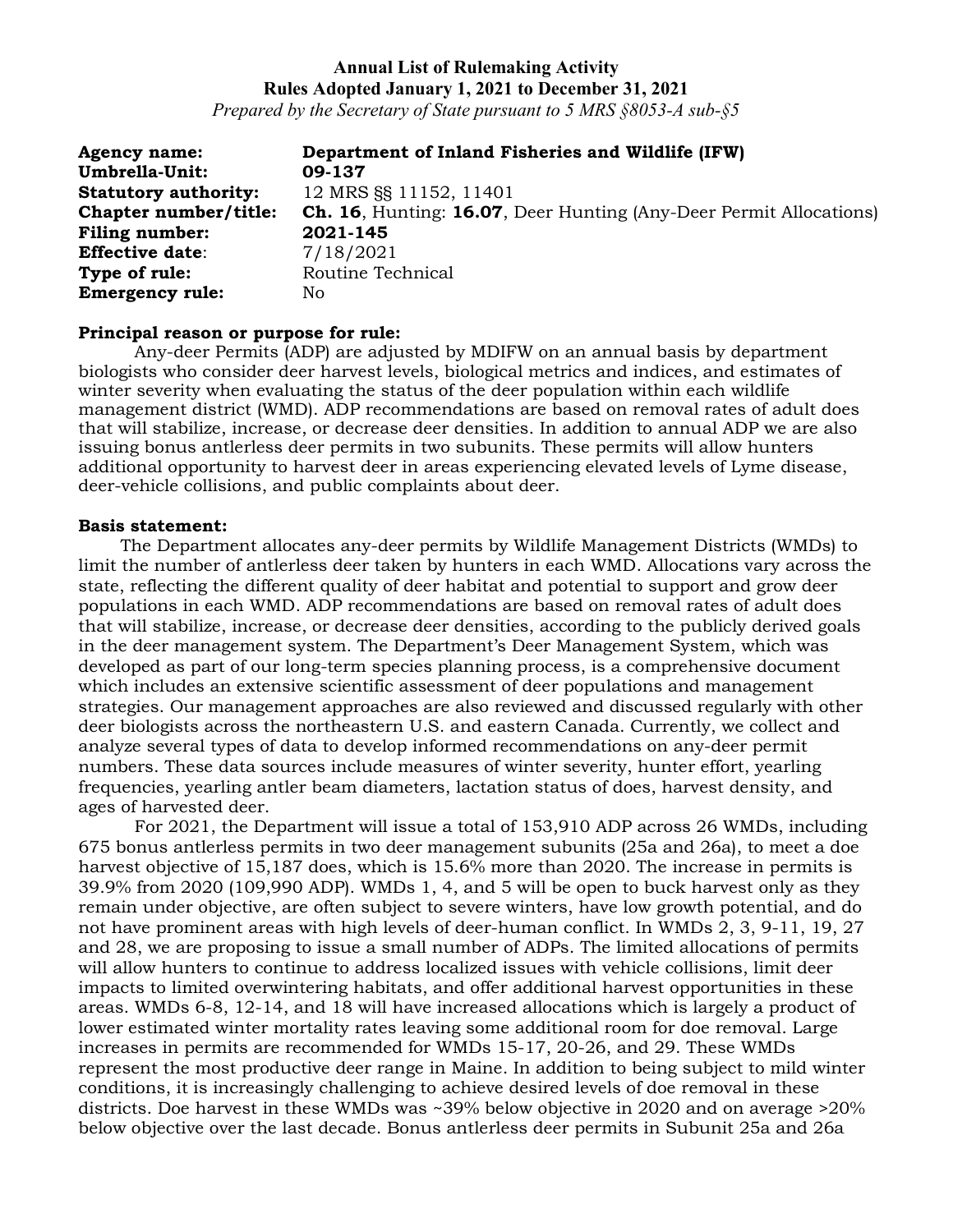*Prepared by the Secretary of State pursuant to 5 MRS §8053-A sub-§5*

will allow for additional opportunity to harvest deer in areas experiencing elevated levels of Lyme disease, deer-vehicle collisions and public complaints about deer. After navigating several years with inflating permit numbers and relatively little return in terms of increased doe harvest, the Department will be convening intradepartmental and stakeholder groups to discuss new methods for allocating antlerless harvest opportunity in the future.

## **Fiscal impact of rule:**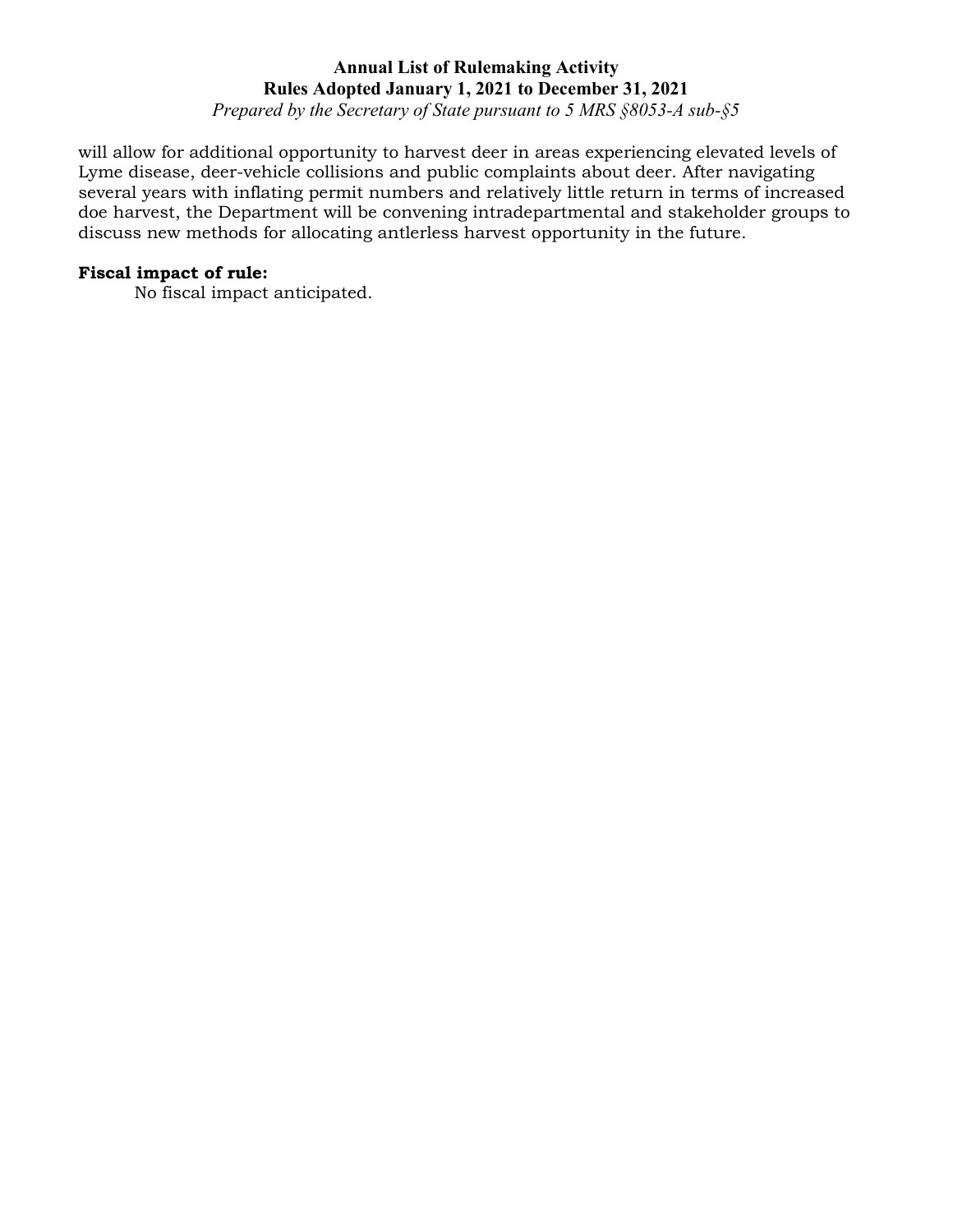*Prepared by the Secretary of State pursuant to 5 MRS §8053-A sub-§5*

| <b>Agency name:</b>         | Department of Inland Fisheries and Wildlife (IFW)                    |
|-----------------------------|----------------------------------------------------------------------|
| Umbrella-Unit:              | 09-137                                                               |
| <b>Statutory authority:</b> | 12 MRS SS 10104, 11402                                               |
| Chapter number/title:       | <b>Ch. 16, Hunting: 16.07, Deer Hunting (Expanded Archery Areas)</b> |
| <b>Filing number:</b>       | 2021-157                                                             |
| <b>Effective date:</b>      | 8/10/2021                                                            |
| Type of rule:               | Routine Technical                                                    |
| <b>Emergency rule:</b>      | No                                                                   |

#### **Principal reason or purpose for rule:**

The expanded archery program was created to promote archery hunting in areas where hunting opportunities were limited, often by local firearms discharge ordinances, and where this additional hunting pressure would not disrupt other hunting opportunities or pose a public safety risk. Expanded archery areas include Wildlife Management District (WMD) 29, a large portion of WMD 24, and nine other areas near or around Augusta, Bangor, Bucksport, Camden, Castine, Eliot, Lewiston, Portland, and Waterville. Through the years, small additions and corrections to existing expanded archery boundaries have been made. Additionally, some road name and landmark references are no longer correct or are inconsistent with mapped boundaries. This revision will make language consistent across areas, address examples of incorrect road and landmark names, and bring boundary description language in line with mapped boundaries currently presented on the MDIFW website.

#### **Basis statement:**

The expanded archery program was created to promote archery hunting in areas where hunting opportunities were limited, often by local firearms discharge ordinances, and where this additional hunting pressure would not disrupt other hunting opportunities or pose a public safety risk. Expanded archery areas include Wildlife Management District (WMD) 29, a large portion of WMD 24, and nine other areas near or around Augusta, Bangor, Bucksport, Camden, Castine, Eliot, Lewiston, Portland, and Waterville. Through the years, small additions and corrections to existing expanded archery boundaries have been made. Additionally, some road name and landmark references are no longer correct or are inconsistent with mapped boundaries. This revision will make language consistent across areas, address examples of incorrect road and landmark names, and bring boundary description language in line with mapped boundaries currently presented on the MDIFW website. Language revisions were referenced with the Wildlife Management District boundary descriptions and the expanded archery descriptions brought more in line with those in terms of language and style. Regional biologists and game wardens worked together to review for potential land additions and referred to mapped areas available on the MDIFW website and in ArcGIS shapefiles to determine whether boundary texts were consistent with mapped areas.

This update is primarily addressing language and stylistic inconsistencies in the expanded archery boundary descriptions that have resulted from years of multiple authorship and revisions. The Department has also further amended the following areas: Combined the Brewer and Bangor expanded archery areas, which were previously adjacent but presented as two separate maps, GIS polygons, and boundary texts. Added the area impacting Owl's Head and South Thomaston, this is an area where hunting access is somewhat limited due to the area being a peninsula and characterized by typical coastal housing development and is covered by a town-level firearms discharge ordinance restricting gun deer hunting to shotgun only. As is common with airports, there is some history of deer issues at the regional airport, which will be covered by this addition. Also included is a clarification that a few islands that are part of WMD 24 should be counted within the WMD 24 expanded archery area rather than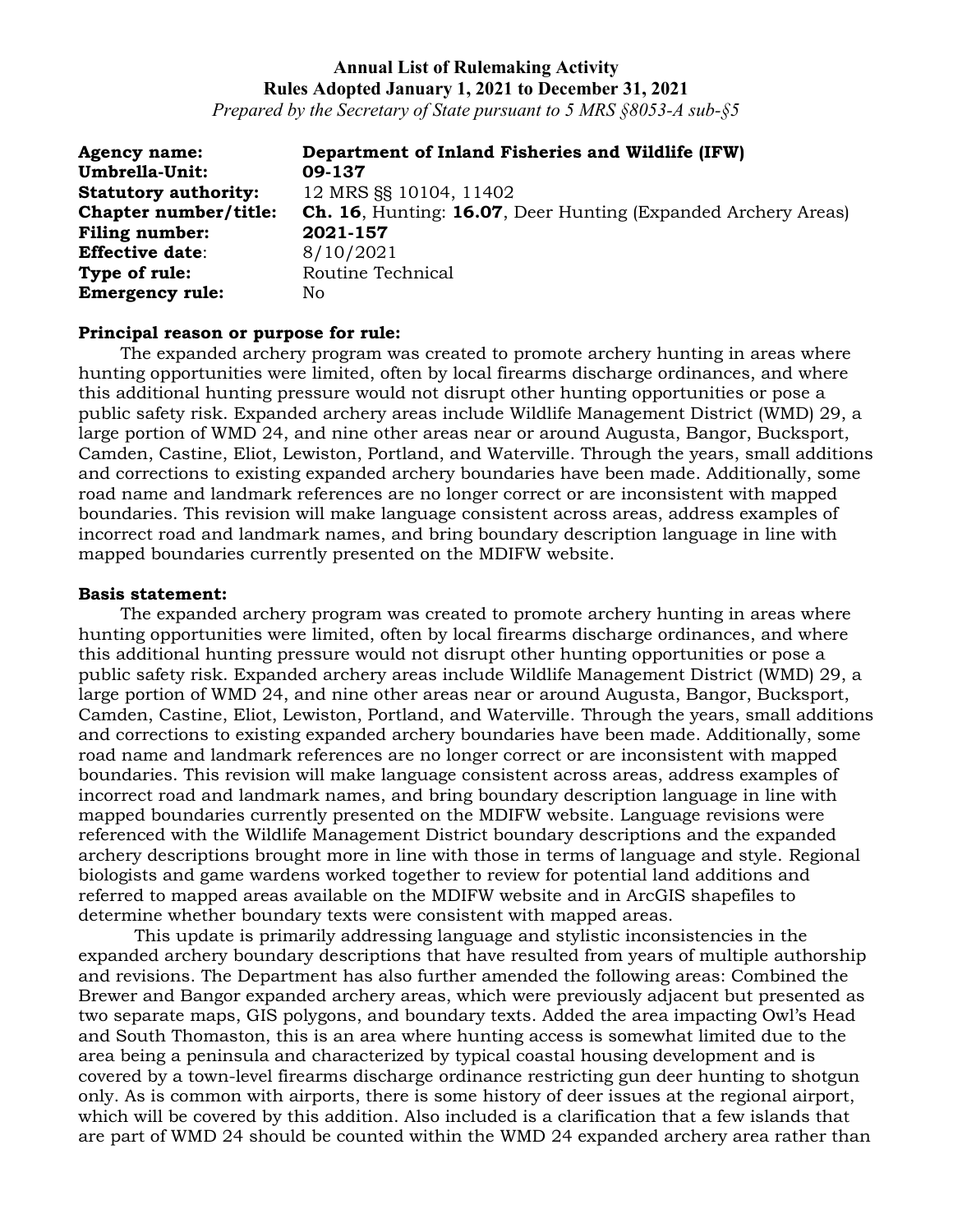*Prepared by the Secretary of State pursuant to 5 MRS §8053-A sub-§5*

the WMD 29 expanded archery area, and revised language for the WMD 24 expanded archery area for consistency with the online map. This adds a small triangle of land approximately 65 acres in size in the town of Ogunquit near Bourne Lane and Shore Road.

## **Fiscal impact of rule:**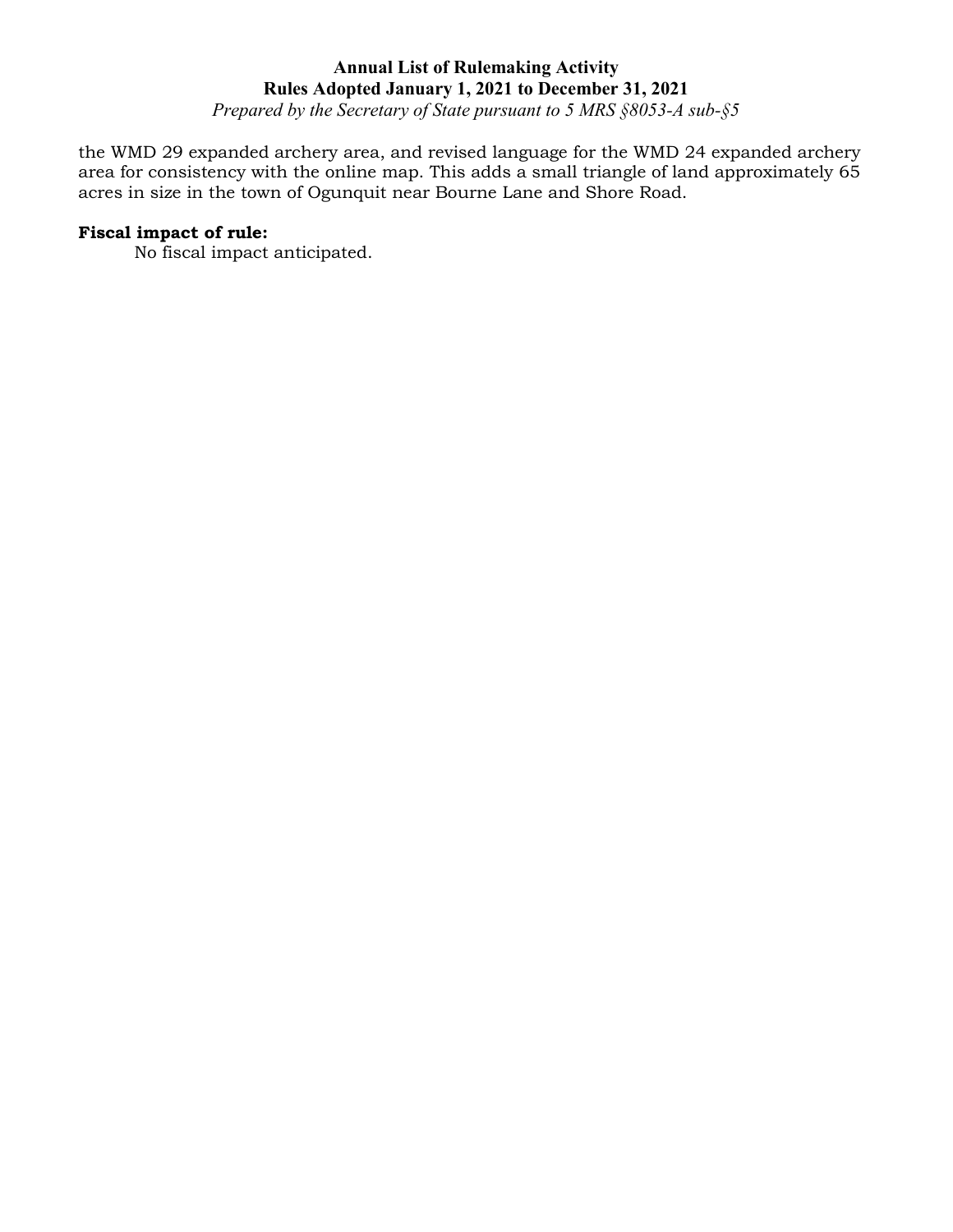*Prepared by the Secretary of State pursuant to 5 MRS §8053-A sub-§5*

| <b>Agency name:</b>         | Department of Inland Fisheries and Wildlife (IFW)                         |
|-----------------------------|---------------------------------------------------------------------------|
| Umbrella-Unit:              | 09-137                                                                    |
| <b>Statutory authority:</b> | 12 MRS §10104                                                             |
| Chapter number/title:       | <b>Ch. 16, Hunting: 16.13, Protocol for Big Game Registration Station</b> |
|                             | and Furbearer Registration Agents                                         |
| <b>Filing number:</b>       | 2021-158                                                                  |
| <b>Effective date:</b>      | 8/10/2021                                                                 |
| Type of rule:               | Routine Technical                                                         |
| <b>Emergency rule:</b>      | No.                                                                       |

## **Principal reason or purpose for rule:**

The Department regularly adjusts furbearer hunting and trapping regulations in response to emerging scientific information, changes in hunter and trapper participation, and biological data. These minor changes are to clarify and simplify existing rules.

#### **Basis statement:**

The Department regularly adjusts furbearer hunting and trapping regulations in response to emerging scientific information, changes in hunter and trapper participation, and biological data. These minor changes are to clarify and simplify existing rules. The Department is removing the 25¢ tagging fee when the Department tags fur. This change still allows fur tagging agents to continue charging 25¢ for each furbearer pelt that is tagged. Also, as temporary transportation tags for marten and fisher have not been required since 2020, these changes will bring remaining sections of Chapter 16 and 17 rules up to date.

Since 1982, the fee charged to tag certain furbearer species has been 25¢ for each pelt. Fur tagging agents are established by the Commissioner on the basis of need and for added support to department staff. In recent years, 60% of the annual fur has been tagged by department biologists, wardens and administrative staff. The elimination of the fur tagging fee for staff will remove the burden of collecting money from hunters and trappers, but could result in an increase to the number of furs tagged by the department. Based on recent trends in the total number of furs tagged, however, some increases would still be manageable. Fur tagging agents provide an important service and the proposed change would still enable agents to charge 25¢ for each pelt. Transportation tags are no longer required for marten and fisher. The web-based registration system is used for enforcement purposes to ensure that trappers are following bag limits, without the additional burden of transportation tags.

## **Fiscal impact of rule:**

Slight negative fiscal impact to the Department anticipated.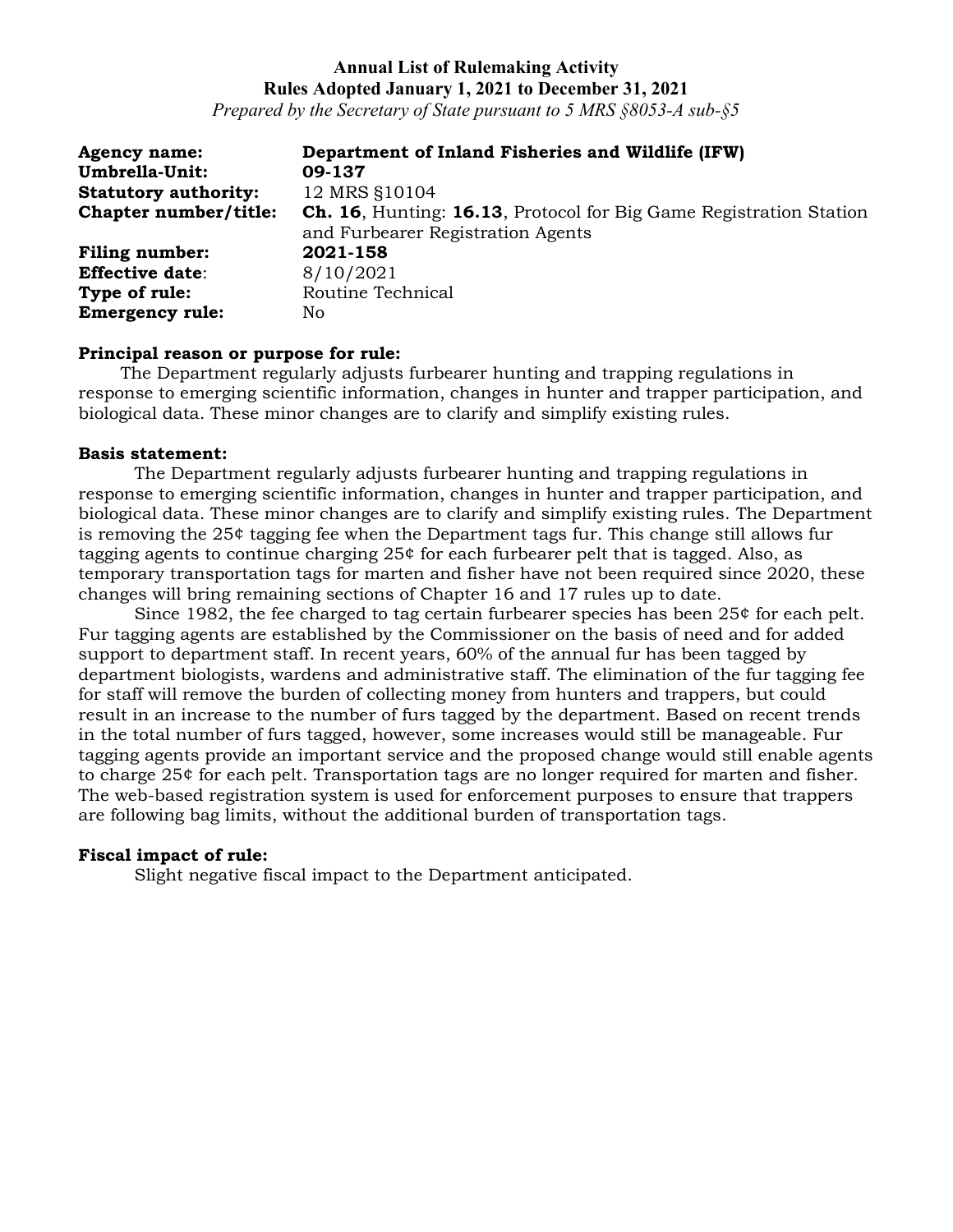*Prepared by the Secretary of State pursuant to 5 MRS §8053-A sub-§5*

| <b>Agency name:</b>         | Department of Inland Fisheries and Wildlife (IFW) |
|-----------------------------|---------------------------------------------------|
| Umbrella-Unit:              | 09-137                                            |
| <b>Statutory authority:</b> | 12 MRS SS 10104, 12251                            |
| Chapter number/title:       | <b>Ch. 17, Trapping</b>                           |
| <b>Filing number:</b>       | 2021-159                                          |
| <b>Effective date:</b>      | 8/10/2021                                         |
| Type of rule:               | Routine Technical                                 |
| <b>Emergency rule:</b>      | No                                                |

#### **Principal reason or purpose for rule:**

The Department regularly adjusts furbearer hunting and trapping regulations in response to emerging scientific information, changes in hunter and trapper participation, and biological data. As in previous years, the Department has made changes to open or close certain areas to beaver trapping in response to requests from landowners. Several minor changes to clarify or simplify existing rules have also been made including removing the special fisher trapping season and removing the tagging fee when Department staff tag fur. The web-based fur registration system, biological data, trapper survey, and camera study allow the Department to monitor the harvest and the status of furbearer populations across the state.

#### **Basis statement:**

The Department regularly adjusts furbearer hunting and trapping regulations in response to emerging scientific information, changes in hunter and trapper participation, and biological data. As in previous years, the Department has made changes to open or close certain areas to beaver trapping in response to requests from landowners. Several minor changes to clarify or simplify existing rules have also been made including removing the special fisher trapping season and removing the tagging fee when Department staff tag fur.

Specific updates to the rule are as follows: **Fisher Trapping Season:** Since 2013, the fisher trapping season has been based on Wildlife Management District. Currently, fisher can be trapped for approximately 9 weeks during the general trapping season in northern areas (WMD 1-11 & 14) but is restricted to approximately 7 weeks in southern areas (WMD's 12, 13 & 15-29). The rule eliminates the special fisher trapping season and allows fisher trapping during the general trapping season statewide. Fisher are just as common or more common than marten in some of the northern areas. Information gathered from staff, trapper surveys, camera study, and public reports suggest that fisher are abundant in much of the state. The Department believes that aligning the fisher trapping season with the general trapping season will simplify regulations and will not negatively affect the fisher population.

**Beaver Season and Closures:** Beaver season dates are subject to change annually, but the start dates are generally based on the general trapping season and deer firearm season. The rule change formally assigns how beaver dates are selected to streamline the process. The list of beaver trapping closures has been updated to accommodate the wishes of private landowners on whose land the trapping activity would occur. Townships or portions thereof are opened and closed on an individual basis to manage local beaver populations within the general season framework.

**Fur Tagging Fee:** Since 1982, the fee charged to tag certain furbearer species has been 25¢ for each pelt. Fur tagging agents are established by the Commissioner on the basis of need and for added support to department staff. In recent years, 60% of the annual fur has been tagged by department biologists, wardens and administrative staff. The elimination of the fur tagging fee for staff will remove the burden of collecting money from hunters and trappers, but could result in an increase to the number of furs tagged by the department. Based on recent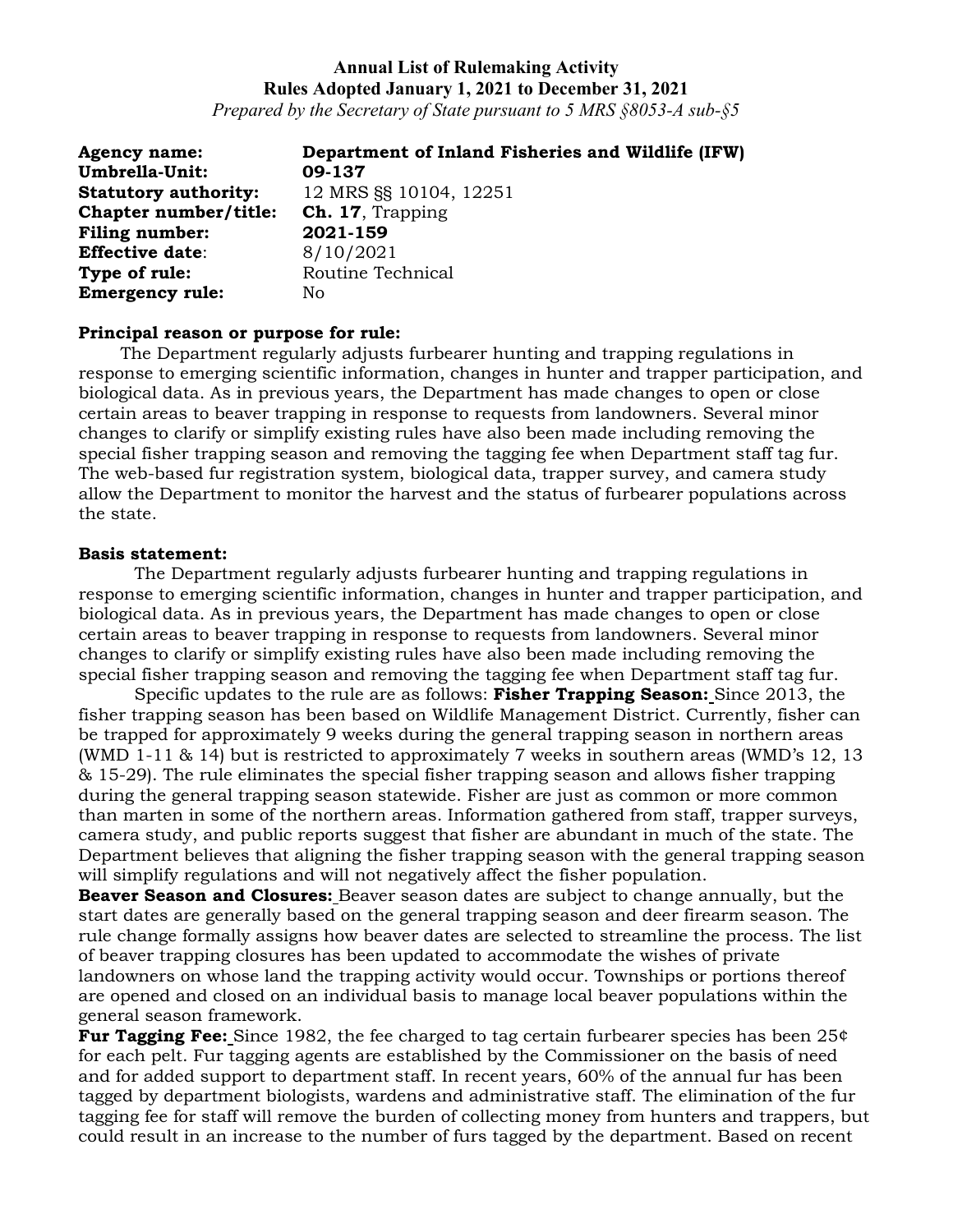*Prepared by the Secretary of State pursuant to 5 MRS §8053-A sub-§5*

trends in the total number of furs tagged, however, some increases would still be manageable. Fur tagging agents provide an important service and the proposed change would still enable agents to charge 25¢ for each pelt.

**Transportation Tags:** Transportation tags are no longer required for marten and fisher. The web-based registration system is used for enforcement purposes to ensure that trappers are following bag limits, without the additional burden of transportation tags.

# **Fiscal impact of rule:**

Slight negative impact to the Department anticipated.